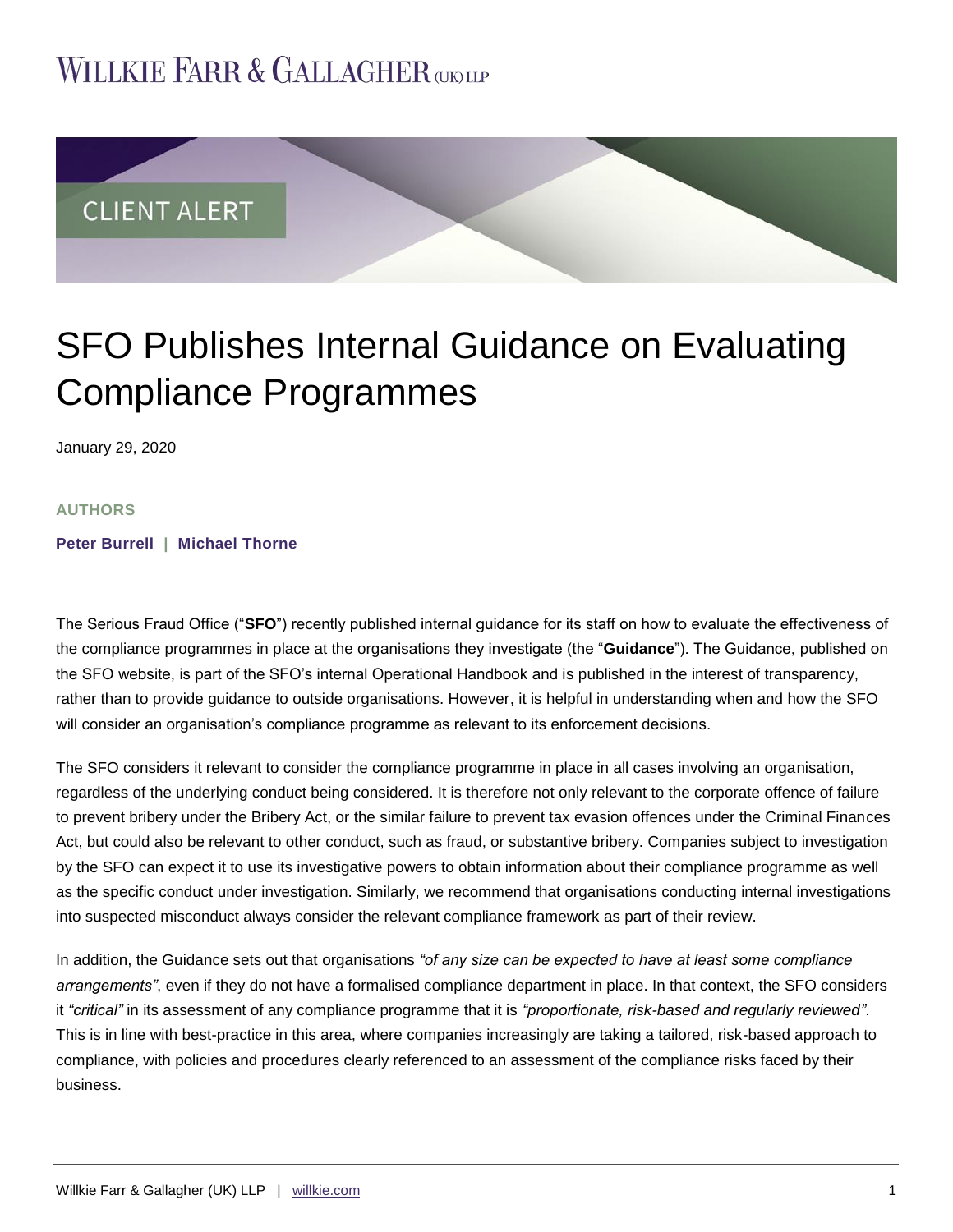## **SFO Publishes Internal Guidance on Evaluating Compliance Programmes**

#### *When is the compliance programme relevant?*

The Guidance states that the SFO will assess the state of the compliance programme of organisations under investigation for different purposes.

Firstly, when making a decision as to *whether or not to prosecute*:

- the state of an organisation's compliance programme at the time when the offending behaviour occurred is a relevant public interest factor in deciding whether or not to prosecute:
	- o it may act in favour of prosecution if *"the offence was committed at a time when the company had an ineffective corporate compliance programme"* (as stipulated in the Guidance on Corporate Prosecutions);
	- $\circ$  conversely, it may be a relevant factor against a decision to prosecute if the SFO considers that the company is likely to have a statutory defence because it had an effective compliance programme in place at the time of offending (such as the so-called "adequate policies and procedures" defence under the Bribery Act); and
	- o where an organisation with a substandard programme at the time of wrongdoing takes *"remedial actions"* by enhancing its compliance programme to make it genuinely proactive and effective by the time of any charging decision, then that may also be a relevant factor in a decision not to prosecute the company.

#### Secondly, when deciding *whether or not to offer a Deferred Prosecution Agreement*:

- whether an organisation already has a genuinely proactive and effective corporate compliance programme by the time of any charging decision is important in determining whether the organisation has *"reformed and rehabilitated"* since the conduct in question, and is therefore relevant to deciding whether or not to offer a deferred prosecution agreement ("**DPA**") as an alternative to prosecution; and
- if a DPA is under consideration, how the compliance programme could change going forward may be relevant, since a DPA may include stipulations requiring a company to take steps to improve its compliance programme, and for those to be monitored under the terms of the DPA.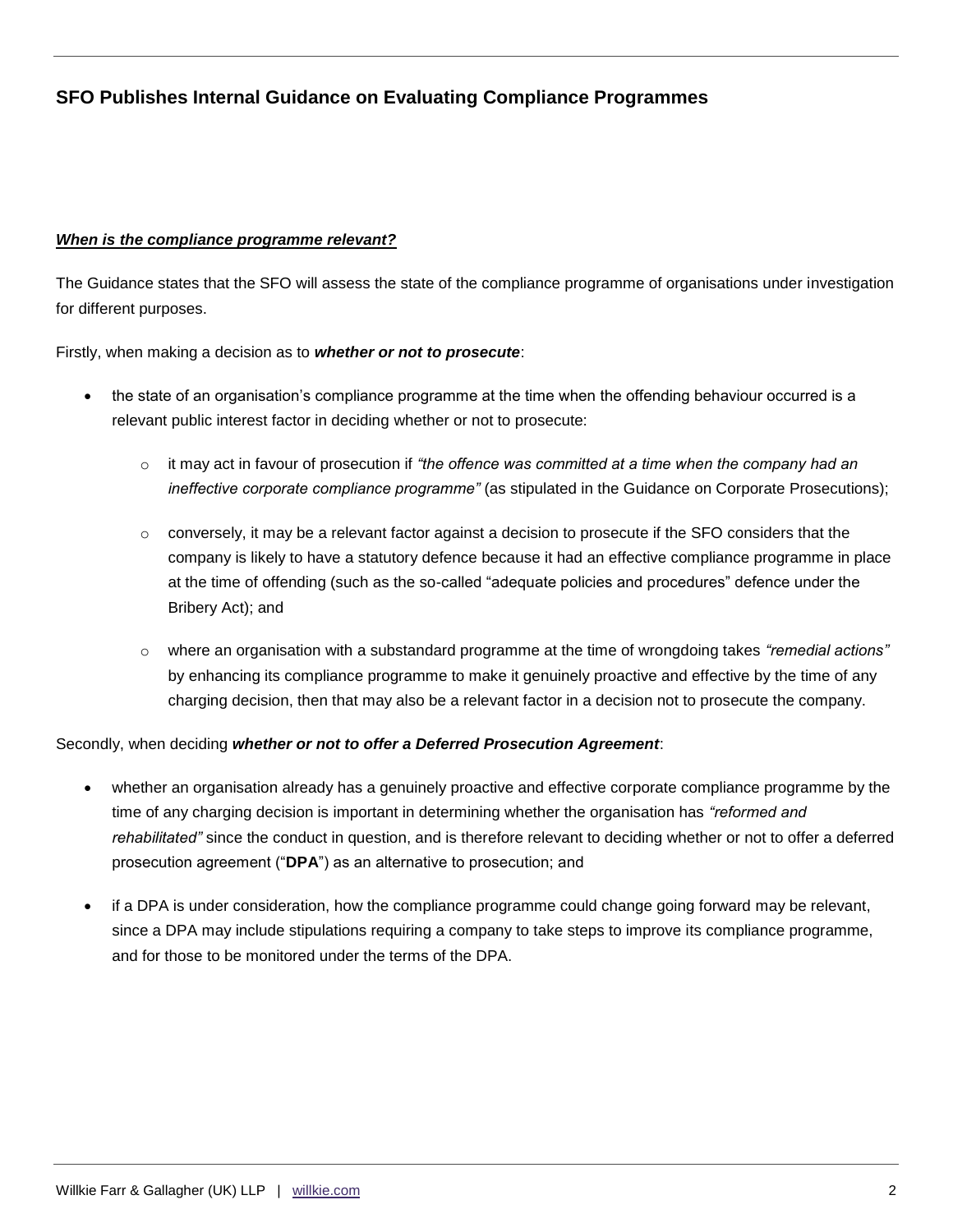## **SFO Publishes Internal Guidance on Evaluating Compliance Programmes**

Thirdly, *when sentencing a company* for criminal wrongdoing:

- where an organisation did have a compliance programme in place but that programme was determined to be insufficient to allow it to rely on a statutory defence, such as under the Bribery Act, or for it to be offered a DPA, then it may still be relevant to sentencing to reflect lesser culpability; and
- a Court will need to consider whether the level of a fine to be imposed might impact the organisation's ability to implement an effective compliance programme.

#### *Other points to note*

The Guidance encourages the SFO's investigative teams to ensure that compliance issues are explored at an early stage of any investigation and that information regarding the organisation's compliance programme is obtained from a variety of sources. The Guidance also refers to the "Six Principles" detailed in the Bribery Act guidance, published in 2011, as representing *"a good general framework for assessing compliance programmes"*. These principles are:

- 1. Proportionate Procedures: Adequate bribery prevention procedures ought to be proportionate to the bribery risks that the organisation faces and to the nature, scale and complexity of the commercial organisation's activities.
- 2. Top-Level Commitment: The board, or top-level management, of a commercial organisation should be committed to preventing bribery by persons associated with it. They should be responsible for setting bribery prevention policies and keeping these policies and procedures under regular review.
- 3. Risk Assessment: A commercial organisation should periodically conduct assessment of the nature and extent of its exposure to potential external and internal bribery risks. This assessment should be informed, documented and evolve as the organisation's business evolves. Common external risks include: country, sectoral, and business partnership risks.
- 4. Due Diligence: To mitigate identified bribery risks, a commercial organisation should apply due diligence procedures regarding persons who perform or will perform services for or on behalf of the organisation. This relates both to the use of intermediaries and vendors, as well as the hiring of employees.
- 5. Communication (including training): A commercial organisation should ensure that its bribery prevention policies and procedures are embedded and effectively communicated internally and externally.
- 6. Monitoring and Review: Procedures designed to prevent bribery should be monitored and improvements made where necessary.